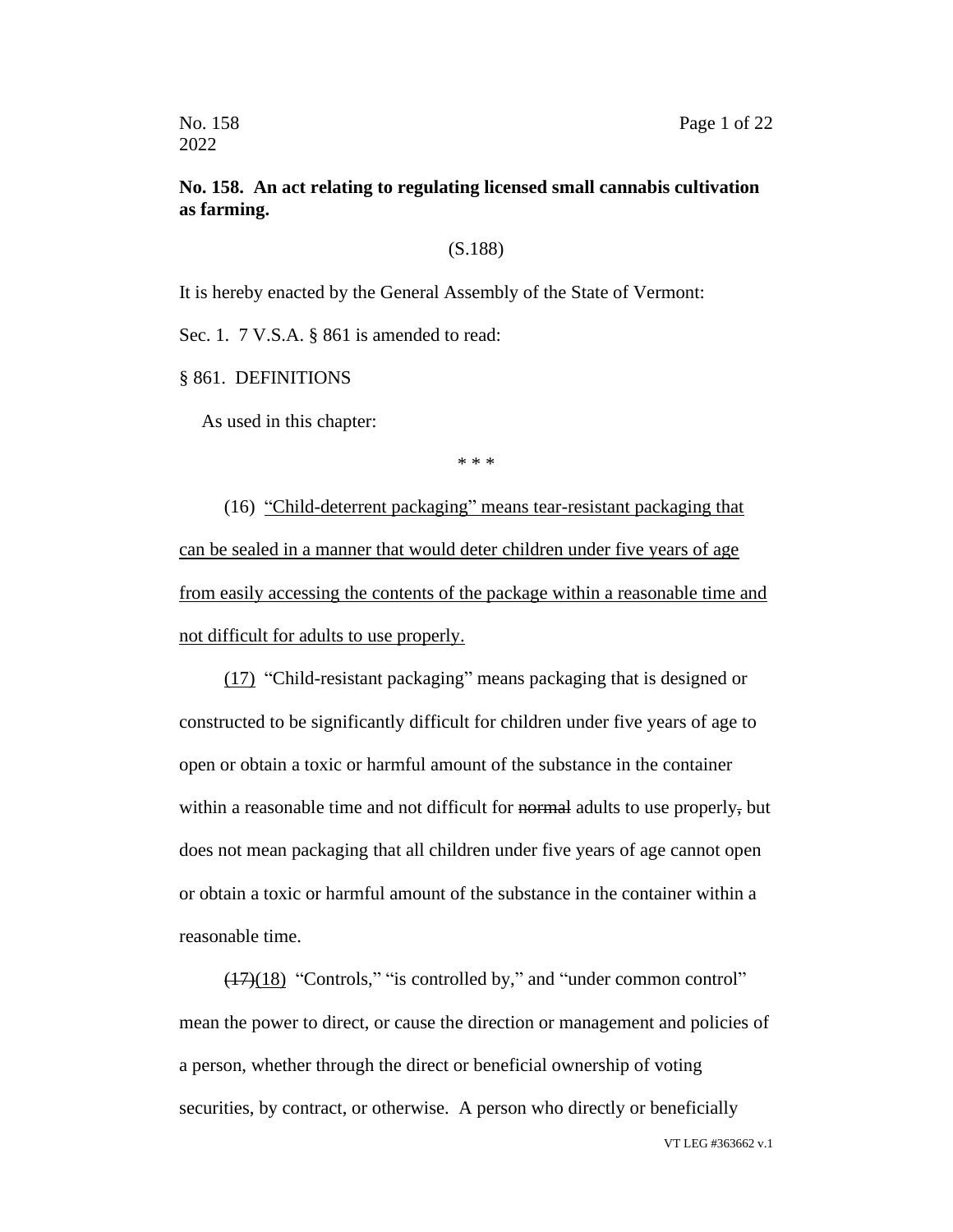owns 10 percent or more equity interest, or the equivalent thereof, of another person shall be deemed to control the person.

(18)(19) "Dispensary" means a business organization licensed pursuant to chapter 37 of this title or 18 V.S.A. chapter 86.

(19)(20) "Enclosed, locked facility" means a building, room, greenhouse, outdoor fenced-in area, or other location that is enclosed on all sides and prevents cannabis from easily being viewed by the public. The facility shall be equipped with locks or other security devices that permit access only by:

(A) Employees, agents, or owners of the cultivator, all of whom shall be 21 years of age or older.

(B) Government employees performing their official duties.

(C) Contractors performing labor that does not include cannabis cultivation, packaging, or processing. Contractors shall be accompanied by an employee, agent, or owner of the cultivator when they are in areas where cannabis is being grown, processed, packaged, or stored.

(D) Registered employees of other cultivators, members of the media, elected officials, and other individuals 21 years of age or older visiting the facility, provided they are accompanied by an employee, agent, or owner of the cultivator. [Repealed.]

 $(20)(21)$  "Flavored oil cannabis product" means any oil cannabis product that contains an additive to give it a characterizing flavor.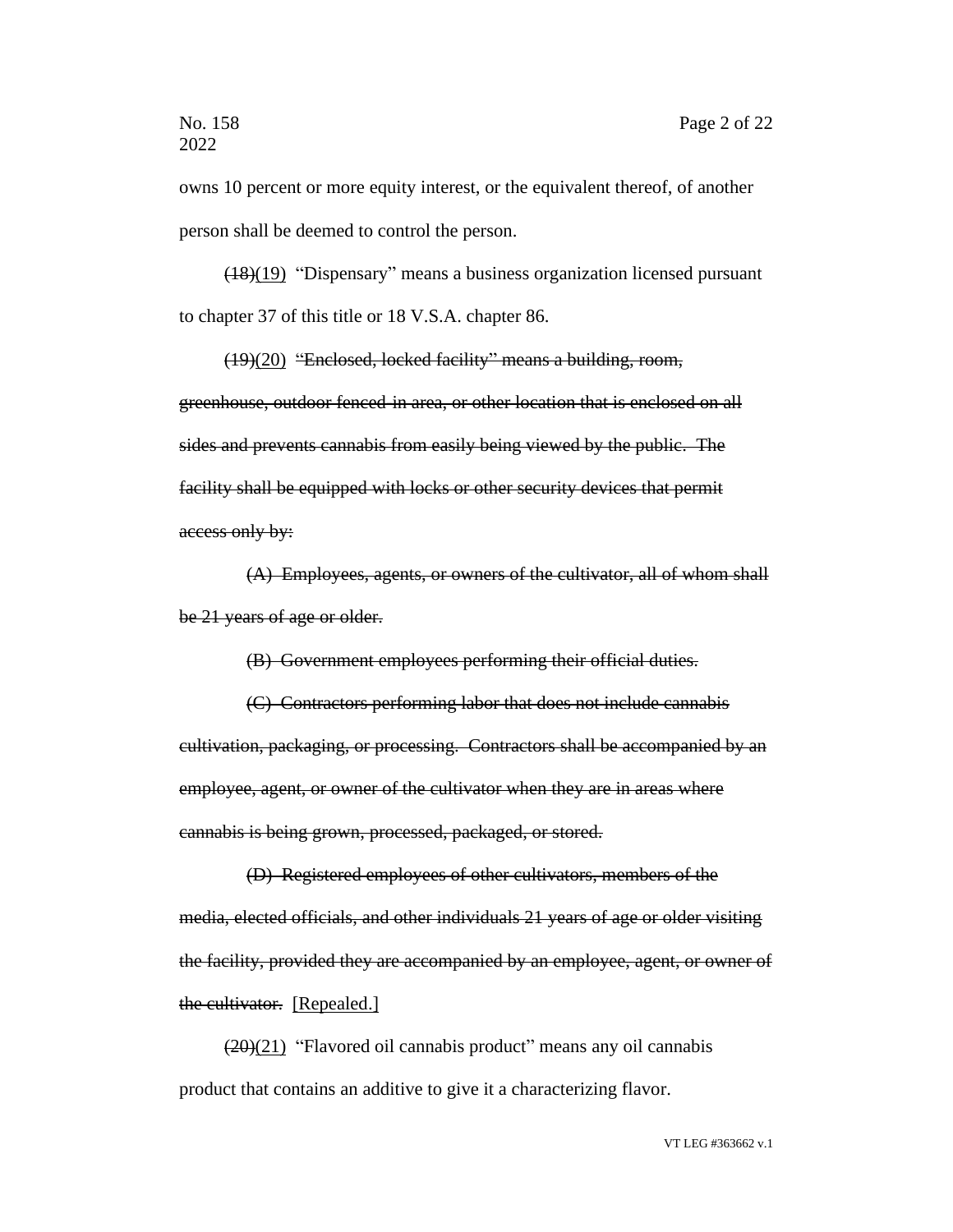(22) "Hemp" means the plant Cannabis sativa L. and any part of the plant, including the seeds and all derivatives, extracts, cannabinoids, acids, salts, isomers, and salts of isomers, whether growing or not, with the federally defined tetrahydrocannabinol concentration level of hemp.

(23) "Hemp products" or "hemp-infused products" means all products with the federally defined tetrahydrocannabinol concentration level for hemp derived from, or made by, processing hemp plants or plant parts that are prepared in a form available for commercial sale, including cosmetics, personal care products, food intended for animal or human consumption, cloth, cordage, fiber, fuel, paint, paper, construction materials, plastics, and any product containing one or more hemp-derived cannabinoids, such as cannabidiol.

(21)(24) "Integrated licensee" means a person licensed by the Board to engage in the activities of a cultivator, wholesaler, product manufacturer, retailer, and testing laboratory in accordance with this chapter.

 $(22)(25)$  "Municipality" means a town, city, or incorporated village.

(26) "Owner" means a natural person who controls, or shares control of, a Cannabis Establishment.

(23)(27) "Person" shall include any natural person; corporation; municipality; the State of Vermont or any department, agency, or subdivision of the State; and any partnership, unincorporated association, or other legal entity.

VT LEG #363662 v.1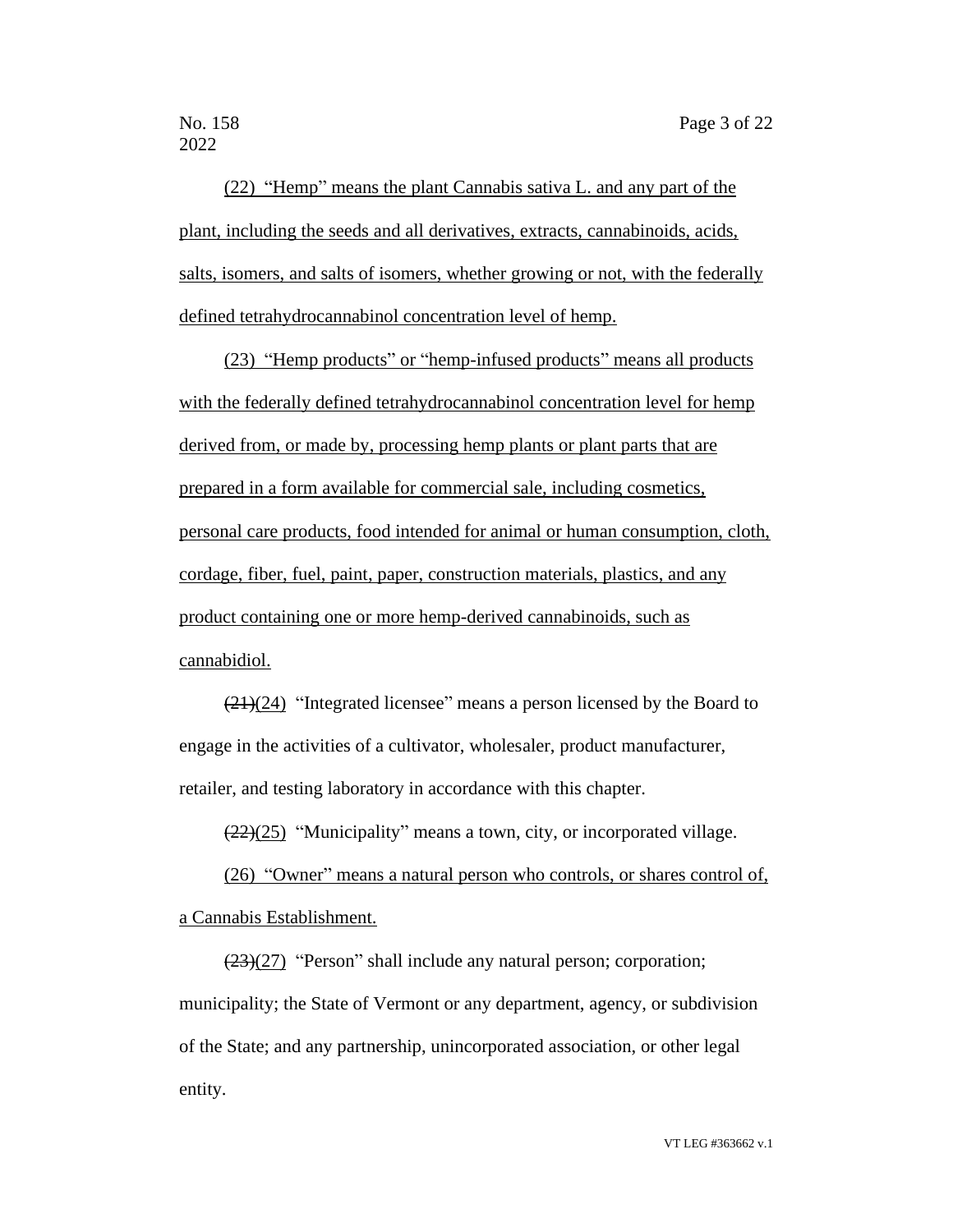(24)(28) "Plant canopy" means the square footage dedicated to live plant production and does not include areas such as office space or areas used for the storage of fertilizers, pesticides, or other products.

 $(25)(29)$  "Principal" means an individual vested with the authority to conduct, manage, or supervise the business affairs of a person, and may include the president, vice president, secretary, treasurer, manager, or similar executive officer of a business; a director of a corporation, nonprofit corporation, or mutual benefit enterprise; a member of a nonprofit corporation, cooperative, or member-managed limited liability company; and a partner of a partnership one of the following:

(A) the president, vice president, secretary, treasurer, manager, or similar officer of a corporation as provided for by 11A V.S.A. § 8.40, nonprofit corporation as provided for by 11B V.S.A. § 8.40, mutual benefit enterprise as provided for by 11C V.S.A. § 822, cooperative as provided for by 11 V.S.A. § 1013, or worker cooperative corporation as provided for by 11 V.S.A. § 1089;

(B) a director of a corporation as provided for by 11A V.S.A. § 8.01, nonprofit corporation as provided for by 11B V.S.A. § 8.01, mutual benefit enterprise as provided for by 11C V.S.A. § 801, cooperative as provided for by 11 V.S.A. § 1006, or worker cooperative corporation as provided for by 11 V.S.A. § 1089;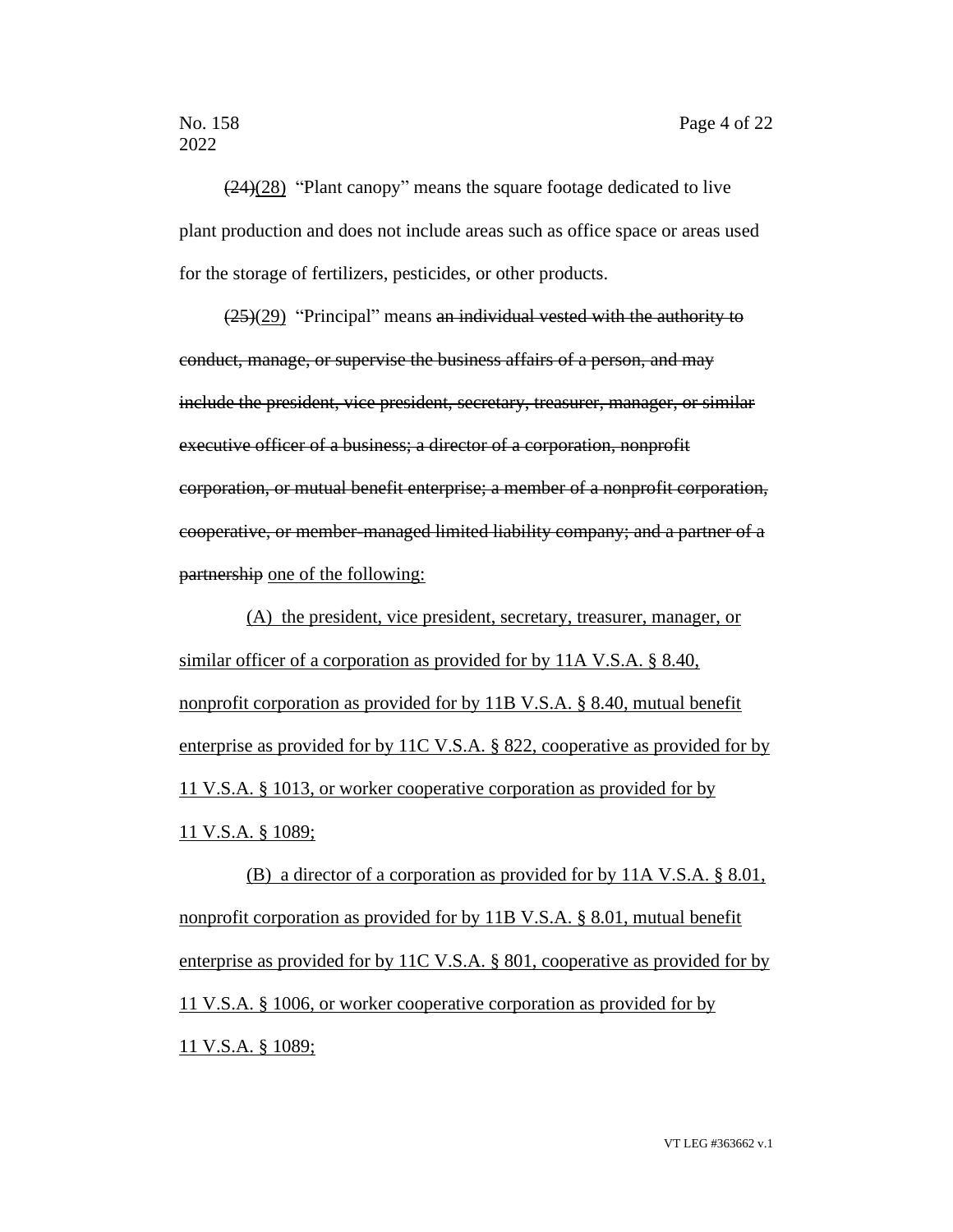(C) a member of a member-managed limited liability company as provided for by 11 V.S.A. § 4054;

(D) manager of a manager-managed limited liability company as provided for by 11 V.S.A. § 4054; or

(E) a partner of a partnership as provided for by 11 V.S.A. § 3212 or a general partner of a limited partnership as provided for by 11 V.S.A chapter 23.

(26)(30) "Small cultivator" means a cultivator with a plant canopy or space for cultivating plants for breeding stock of not more than 1,000 square feet. Sec. 2. 7 V.S.A. § 869 is amended to read:

§ 869. CULTIVATION OF CANNABIS; ENVIRONMENTAL AND LAND

#### USE STANDARDS; REGULATION OF SMALL CULTIVATORS

(a) $(1)$  A cannabis establishment shall not be regulated as "farming" under the Required Agricultural Practices, 6 V.S.A. chapter 215, or other State law, and cannabis produced from cultivation shall not be considered an agricultural product, farm crop, or agricultural crop for the purposes of 32 V.S.A. chapter 124, 32 V.S.A. § 9741, or other relevant State law.

(2) Notwithstanding subdivision (1) of this subsection, the cultivation of cannabis on agricultural land and the use of farm buildings to dry or process that cannabis shall not disqualify the land or buildings from the use value appraisal program or constitute "development" under 32 V.S.A. § 3752(5), provided that: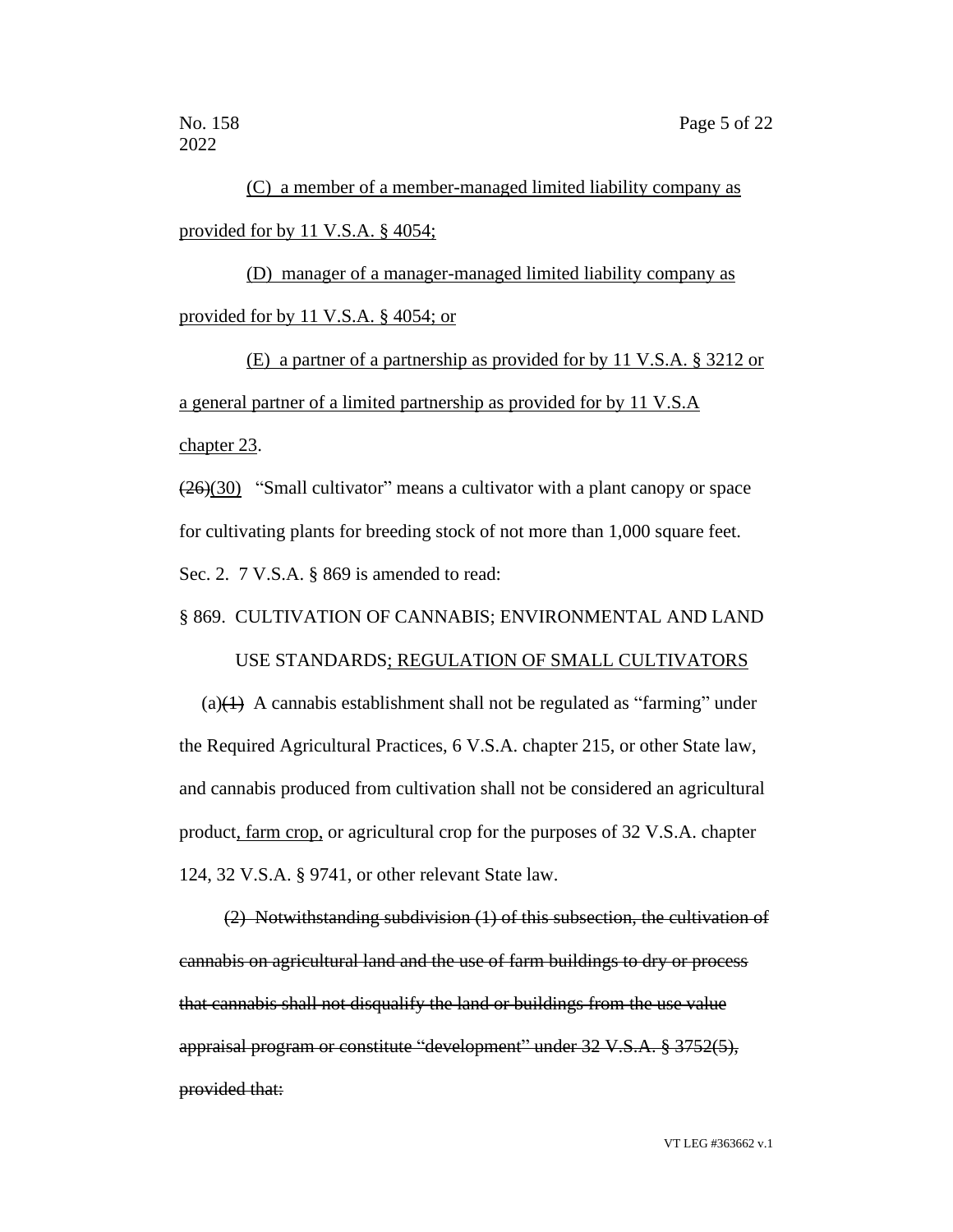(A) the agricultural land or farm building is enrolled in the use value appraisal program at the time cannabis cultivation commences;

(B) the agricultural land or farm building is not transferred to another owner;

(C) the cultivation, drying, or processing of cannabis is done by a licensed small cultivator on 1,000 square feet or less of agricultural land; and

(D) all other requirements under 32 V.S.A. chapter 124 continue to be met.

(b) The cultivation, processing, and manufacturing of cannabis regulated under this chapter shall comply with all applicable State, federal, and local environmental, energy, or public health law, unless otherwise provided under this chapter.

(c) A cannabis establishment regulated under this chapter shall be subject to regulation under 24 V.S.A. chapter 117 as authorized by this chapter.

(d)(1) The cultivation, processing, and manufacturing of cannabis by all cultivators regulated under this chapter shall comply with the following sections of the Required Agricultural Practices as administered and enforced by the Board:

(A) section 6, regarding conditions, restriction, and operating standards;

(B) section 8, regarding groundwater quality and groundwater quality investigations; and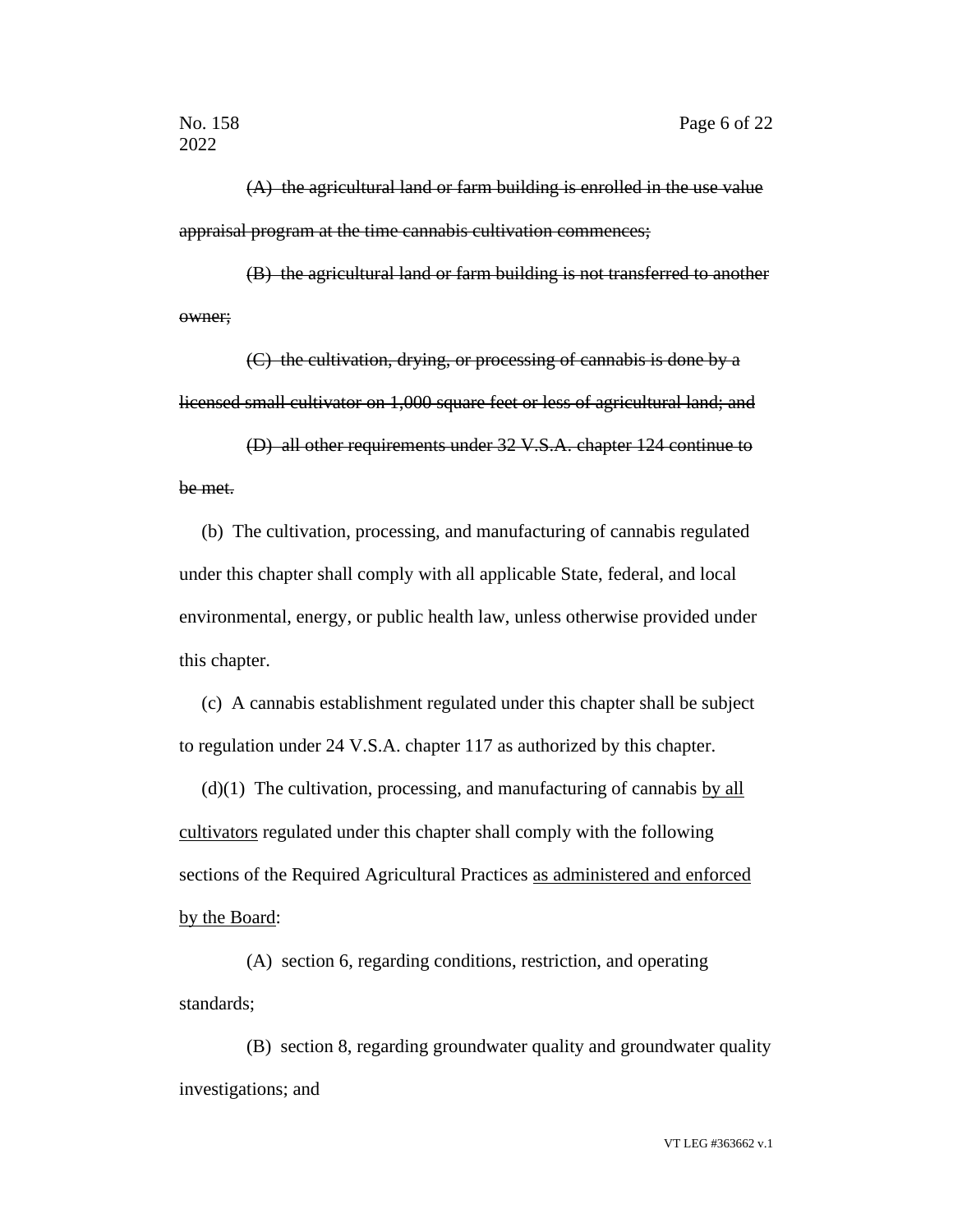(C) section 12, regarding subsurface tile drainage.

(2) Application of or compliance with the Required Agricultural Practices under subdivision (1) of this subsection shall not be construed to provide a presumption of compliance with or exemption to any applicable State, federal, and local environmental, energy, public health, or land use law required under subsections (b) and (c) of this section.

(e) Persons cultivating cannabis or handling pesticides for the purposes of the manufacture of cannabis products shall comply with the worker protection standard of 40 C.F.R. part Part 170.

(f) Notwithstanding subsection (a) of this section, a small cultivator licensed under this chapter who initiates cultivation of cannabis outdoors on a parcel of land that was subject to the Required Agricultural Practices prior to licensed cultivation of cannabis shall:

(1) be regulated in the same manner as "farming" and not as "development" on the tract of land where cultivation occurs for the purposes of permitting under 10 V.S.A. chapter 151;

(2) not be regulated by a municipal bylaw adopted under 24 V.S.A. chapter 117 in the same manner that Required Agricultural Practices are not regulated by a municipal bylaw under  $24 \text{ V.S.A. }$ §  $4413\text{ (d)}(1)(\text{A)}$ ;

(3) be eligible to enroll in the Use Value Appraisal Program under 32 V.S.A. chapter 124 for the cultivation of cannabis, provided that the agricultural land or farm building on the parcel where cannabis cultivation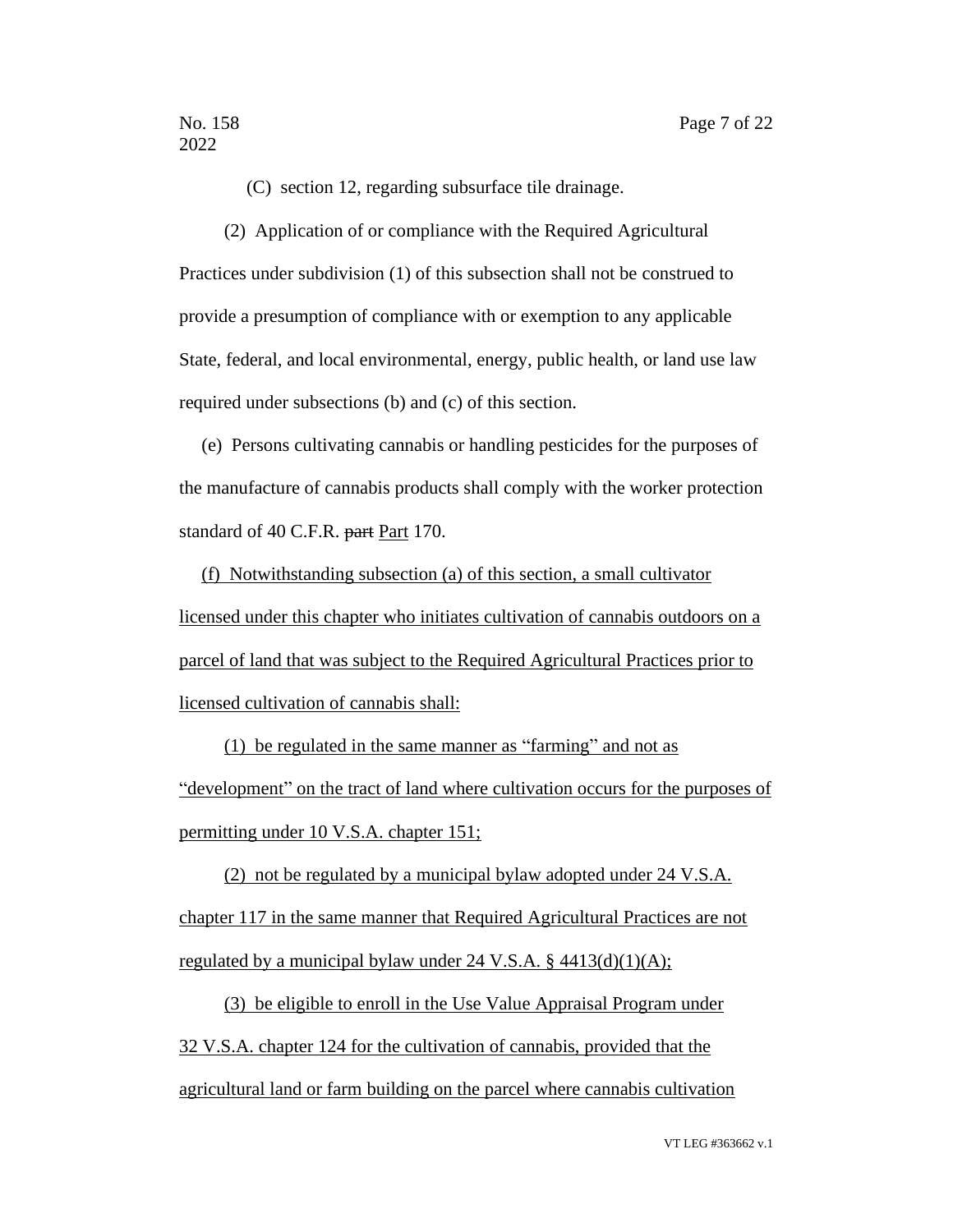occurs was enrolled in the Use Value Appraisal Program prior to

commencement of licensed cannabis cultivation and the parcel continues to qualify for enrollment; and

(4) be exempt under 32 V.S.A. § 9741(3), (25), and (50) from the tax on retail sales imposed under 32 V.S.A. § 9771.

Sec. 3. 7 V.S.A. § 881(a) is amended to read:

(a) The Board shall adopt rules to implement and administer this chapter in accordance with subdivisions (1)-(7) of this subsection.

(1) Rules concerning any cannabis establishment shall include:

\* \* \*

(Q) policies and procedures for conducting outreach and promoting participation in the regulated cannabis market by diverse groups of individuals, including those who have been disproportionately harmed by cannabis prohibition; and

(R) advertising and marketing; and

(S) requirements for cannabis control testing of hemp, hemp-infused

products, cannabis, and cannabis products.

\* \* \*

Sec. 4. 7 V.S.A. § 885 is added to read:

#### § 885. CANNABIS QUALITY CONTROL PROGRAM; TESTING

The Cannabis Control Board shall establish a cannabis quality control program for the following purposes: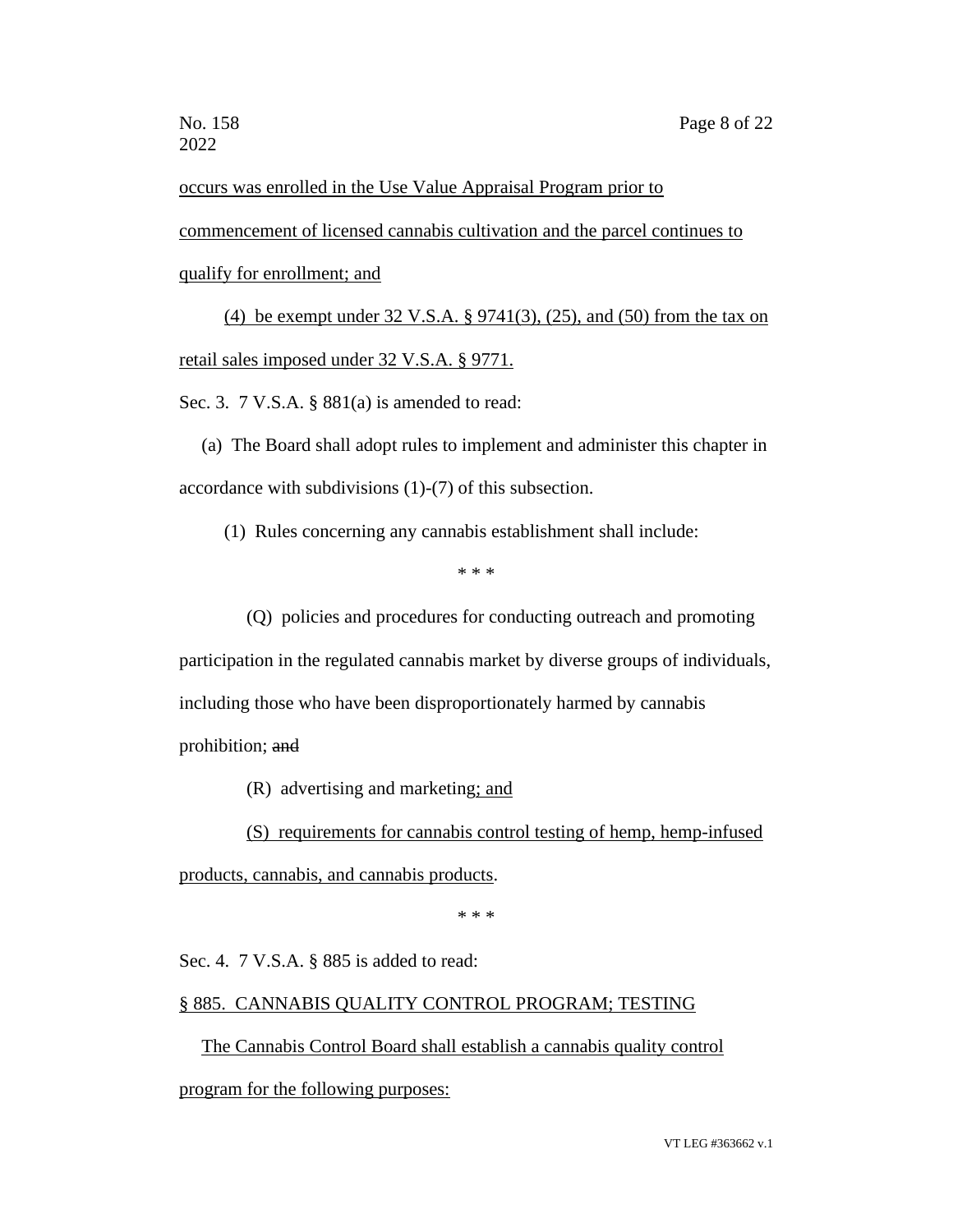(1) to develop potency and contaminant testing protocols for hemp, hemp-infused products, cannabis, and cannabis products;

(2) to verify cannabinoid label guarantees of hemp, hemp-infused products, cannabis, and cannabis products;

(3) to test for pesticides, solvents, heavy metals, mycotoxins, and bacterial and fungal contaminants in hemp, hemp-infused products, cannabis, and cannabis products; and

(4) to certify testing laboratories that can offer the services in subdivisions (2) and (3) of this subsection.

Sec. 5. REPEAL

6 V.S.A. § 567 (Agency of Agriculture, Food and Markets cannabis control program) is repealed.

Sec. 6. 7 V.S.A. § 904 is amended to read:

## § 904. CULTIVATOR LICENSE

(a) A cultivator licensed under this chapter may cultivate, process, package, label, transport, test, and sell cannabis to a licensed wholesaler, product manufacturer, retailer, integrated licensee, and dispensary and may purchase and sell cannabis seeds and immature cannabis plants to another licensed cultivator.

- (b) Cultivation of cannabis shall occur only in an enclosed, locked facility:
	- (1) on property lawfully in possession of the cultivator or with the

written consent of the person in lawful possession of the property; and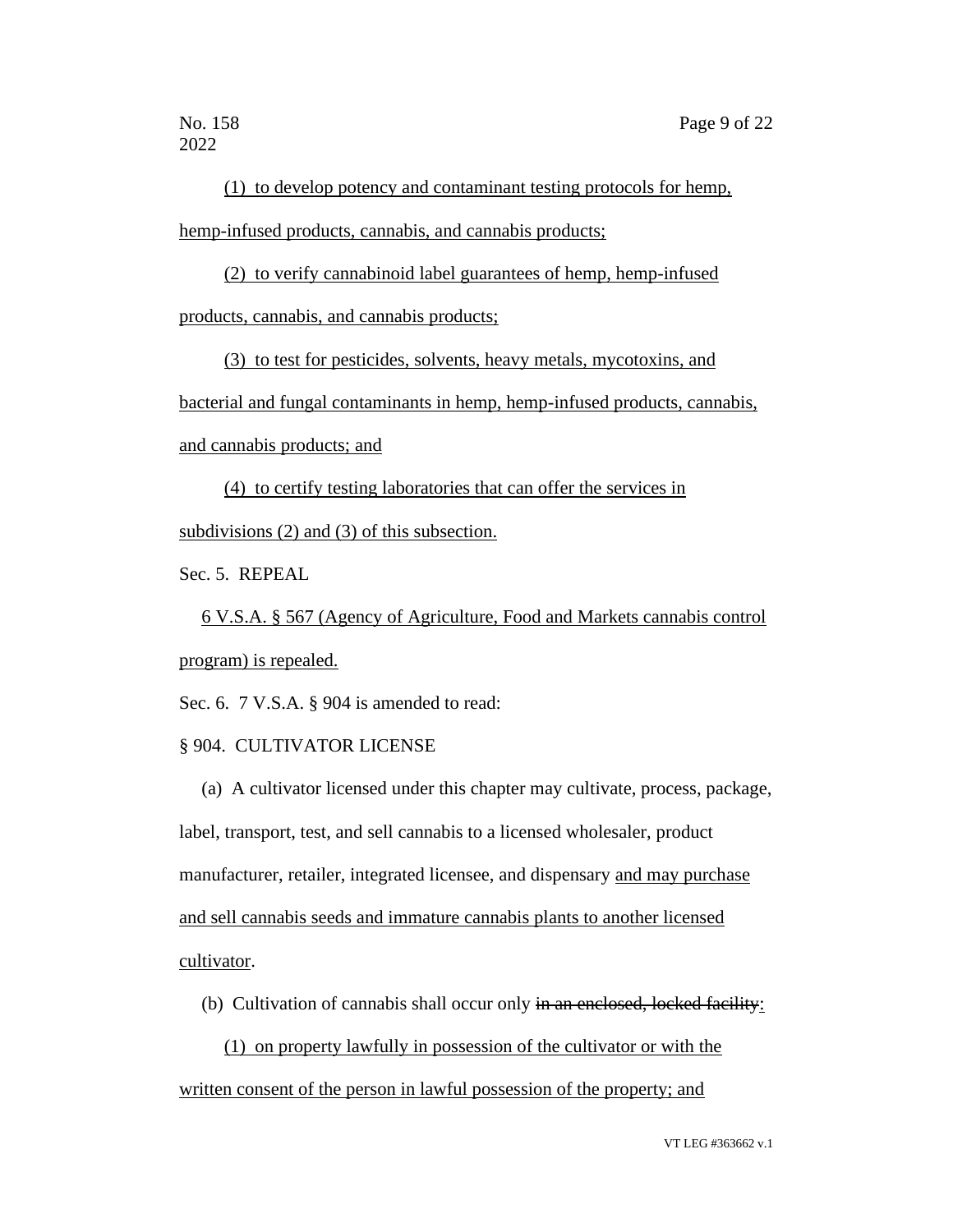(2) in an area that is screened from public view and access is limited to the cultivator and persons 21 years of age or older who have permission from the cultivator.

\* \* \*

Sec. 7. 7 V.S.A. § 905 is amended to read:

#### § 905. WHOLESALER LICENSE

A wholesaler licensed under this chapter may:

(1) purchase cannabis from a licensed cultivator and integrated licensee, and cannabis products from a licensed product manufacturer, integrated licensee, and dispensary; and

(2) transport, process, package, and sell cannabis and cannabis products to a licensed product manufacturer, retailer, integrated licensee, and dispensary; and

(3) sell cannabis seeds or immature cannabis plants to a licensed cultivator.

Sec. 8. 18 V.S.A. § 4230e is amended to read:

§ 4230e. CULTIVATION OF CANNABIS BY A PERSON 21 YEARS OF

## AGE OR OLDER

(a)(1) Except as otherwise provided in this section, a person 21 years of age or older who cultivates not more than two mature cannabis plants and four immature cannabis plants shall not be penalized or sanctioned in any manner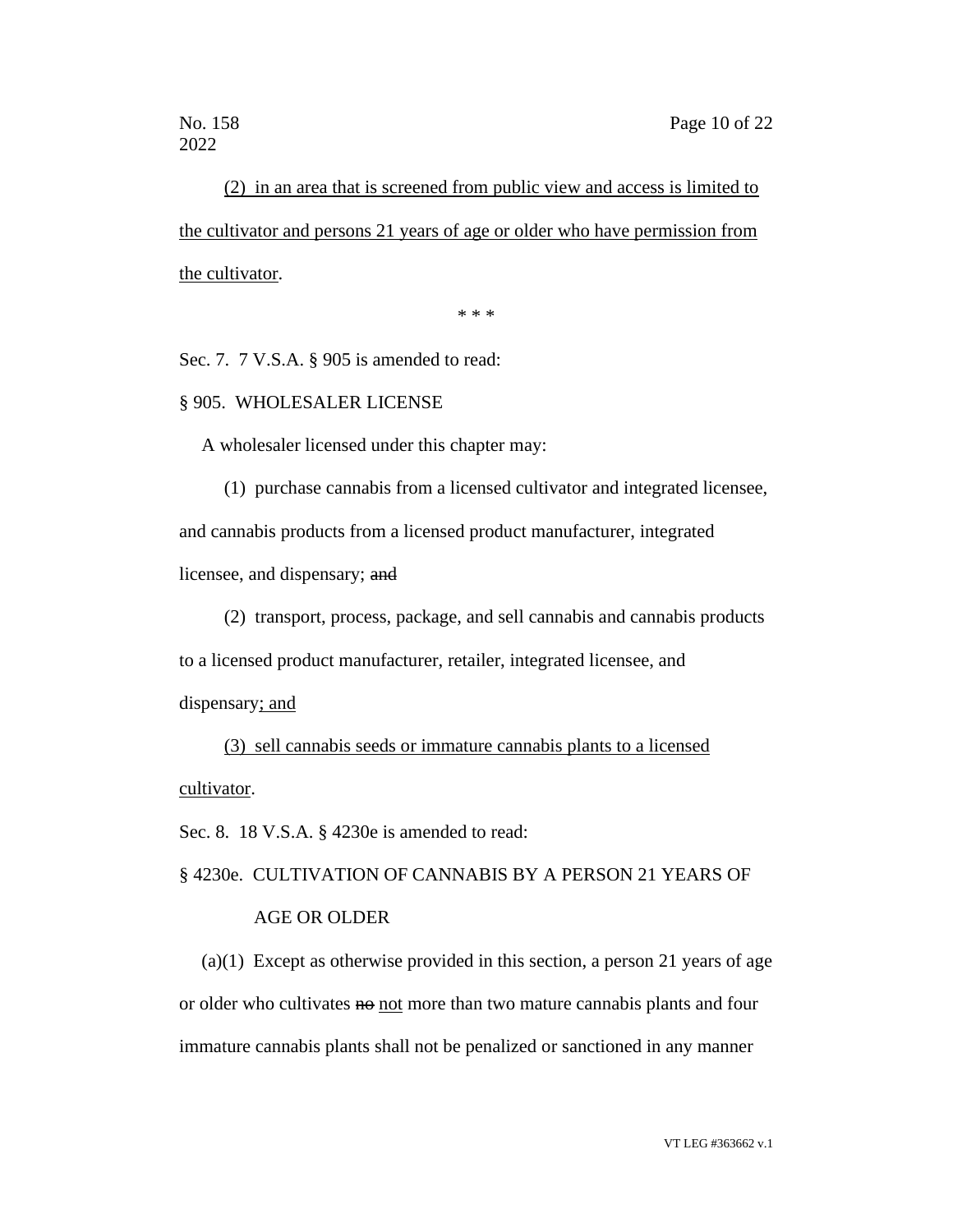by the State or any of its political subdivisions or denied any right or privilege under State law.

(2) Each dwelling unit shall be limited to two mature cannabis plants and four immature cannabis plants regardless of how many persons 21 years of age or older reside in the dwelling unit. As used in this section, "dwelling unit" means a building or the part of a building that is used as a primary home, residence, or sleeping place by one or more persons who maintain a household.

(3) Any cannabis harvested from the plants allowed pursuant to this subsection shall not count toward the one-ounce possession limit in section 4230a of this title, provided it is stored in an indoor facility on the property where the cannabis was cultivated and reasonable precautions are taken to prevent unauthorized access to the cannabis.

(4) Cultivation in excess of the limits provided in this subsection shall be punished in accordance with section 4230 of this title.

(b)(1) Personal cultivation of cannabis only shall occur:

(A) on property lawfully in possession of the cultivator or with the written consent of the person in lawful possession of the property; and

(B) in an enclosure area that is screened from public view and is secure so that access is limited to the cultivator and persons 21 years of age or older who have permission from the cultivator.

(2) A person who violates this subsection shall be assessed a civil penalty as follows: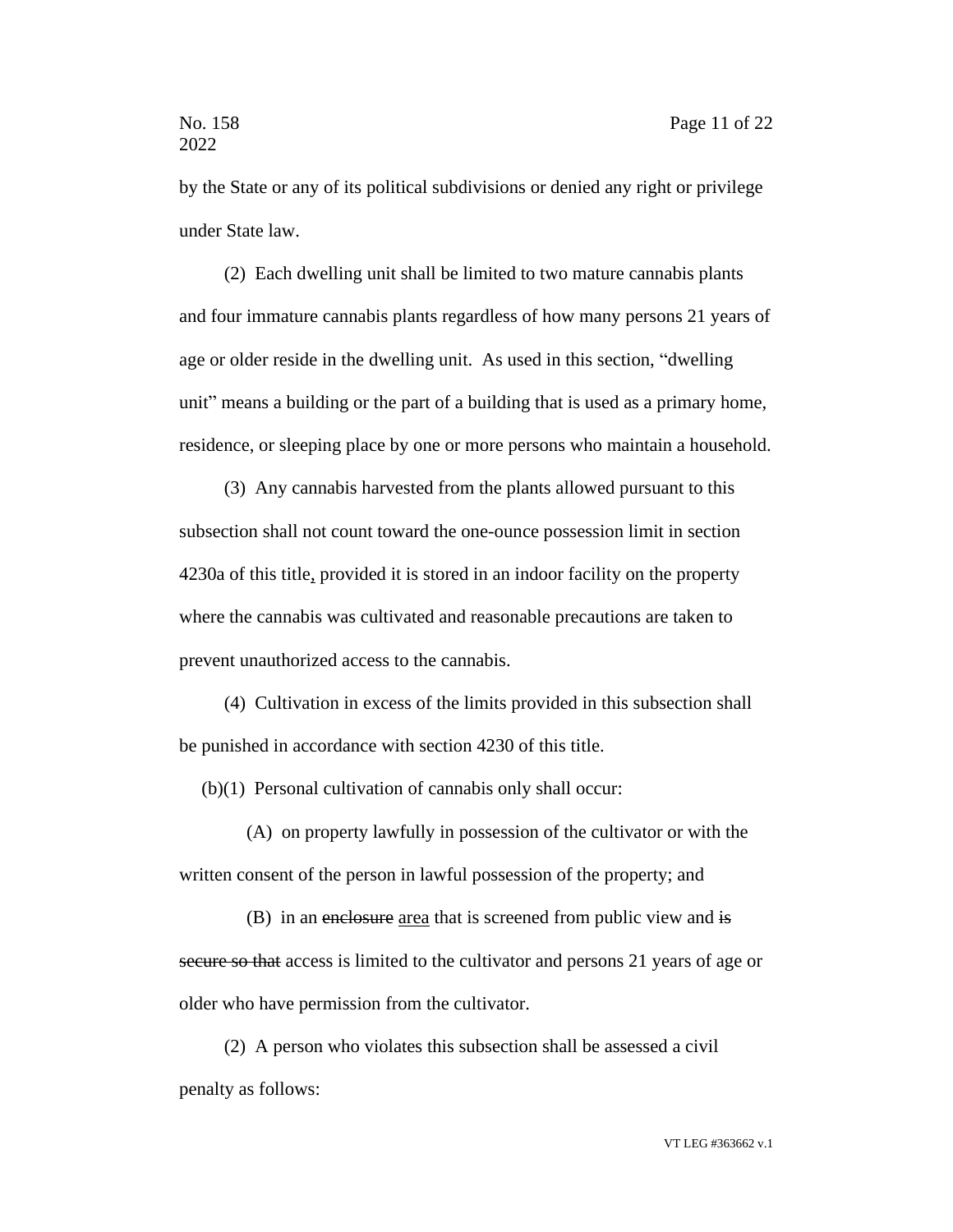(A) not more than \$100.00 for a first offense;

(B) not more than \$200.00 for a second offense; and

(C) not more than \$500.00 for a third or subsequent offense.

## Sec. 9. CANNABIS CONTROL BOARD; REPORTS; REGULATION OF HEMP PROCESSORS, MANUFACTURERS, AND PRODUCTS; CANNABIS CULTIVATION AS FARMING

(a) On or before January 15, 2023, the Cannabis Control Board shall submit to the House Committees on Agriculture and Forestry and on Ways and Means and the Senate Committees on Agriculture and on Finance written recommendations on how the Cannabis Control Board would regulate hemp products, as that term is defined in 7 V.S.A. § 861; hemp processors; and hemp product manufacturers. The recommendations shall include:

(1) what hemp products the Cannabis Control Board would regulate;

(2) how the products would be regulated, including whether registration would be required and whether hemp processors and manufacturers should be licensed and regulated by the Board;

(3) any registration fees or other charges that would be assessed on hemp products and license fees assessed on hemp processors and manufacturers; and

(4) the resources required to regulate hemp processors, product manufacturers, and hemp products.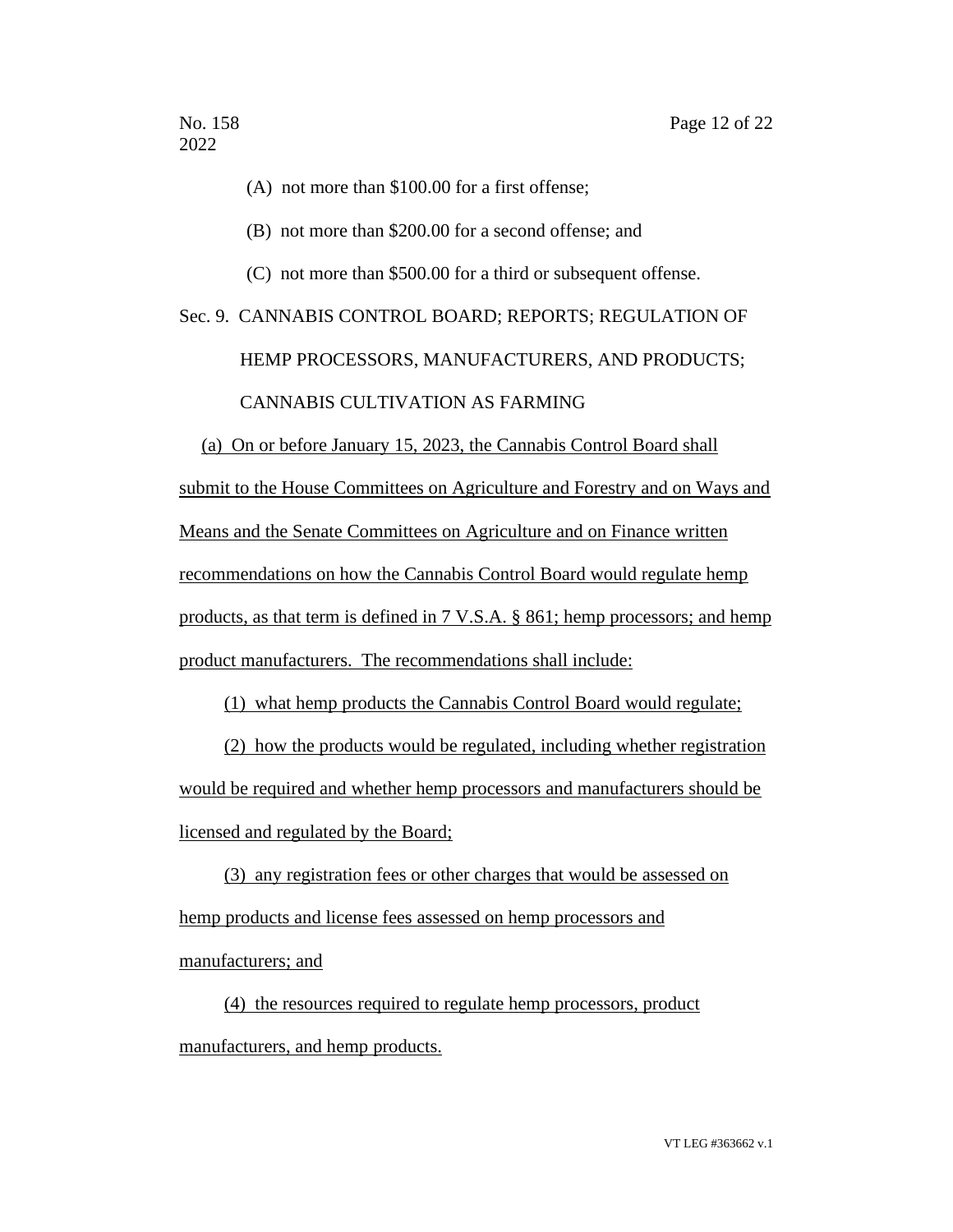(b) If the federal government removes "marihuana" from the Schedule 1 list of controlled substances set forth in 21 U.S.C. § 812, the Executive Director of the Cannabis Control Board shall, after consultation with the Secretary of Agriculture, Food and Markets, submit to the Senate Committees on Judiciary and on Agriculture and the House Committees on Judiciary and on Agriculture and Forestry a recommendation as to whether the regulation of the cultivation of cannabis should be transferred from the jurisdiction of the Cannabis Control Board to the jurisdiction of the Agency of Agriculture, Food and Markets. The recommendation shall include whether cannabis cultivation should be regulated as "farming" and the estimated staff and budget necessary for the Secretary of Agriculture, Food and Markets to administer regulations. Sec. 10. 7 V.S.A. § 862a is added to read:

## § 862a. SYNTHETIC AND HEMP-DERIVED CANNABINOIDS

The Board shall have the authority to regulate synthetic cannabinoids and hemp-derived cannabinoids, including delta-8 and delta-10

tetrahydrocannabinol.

Sec. 11. 7 V.S.A. § 868 is amended to read:

## § 868. PROHIBITED PRODUCTS

(a) The following are prohibited products and may not be cultivated,

produced, or sold pursuant to a license issued under this chapter:

(1) cannabis flower with greater than 30 percent tetrahydrocannabinol;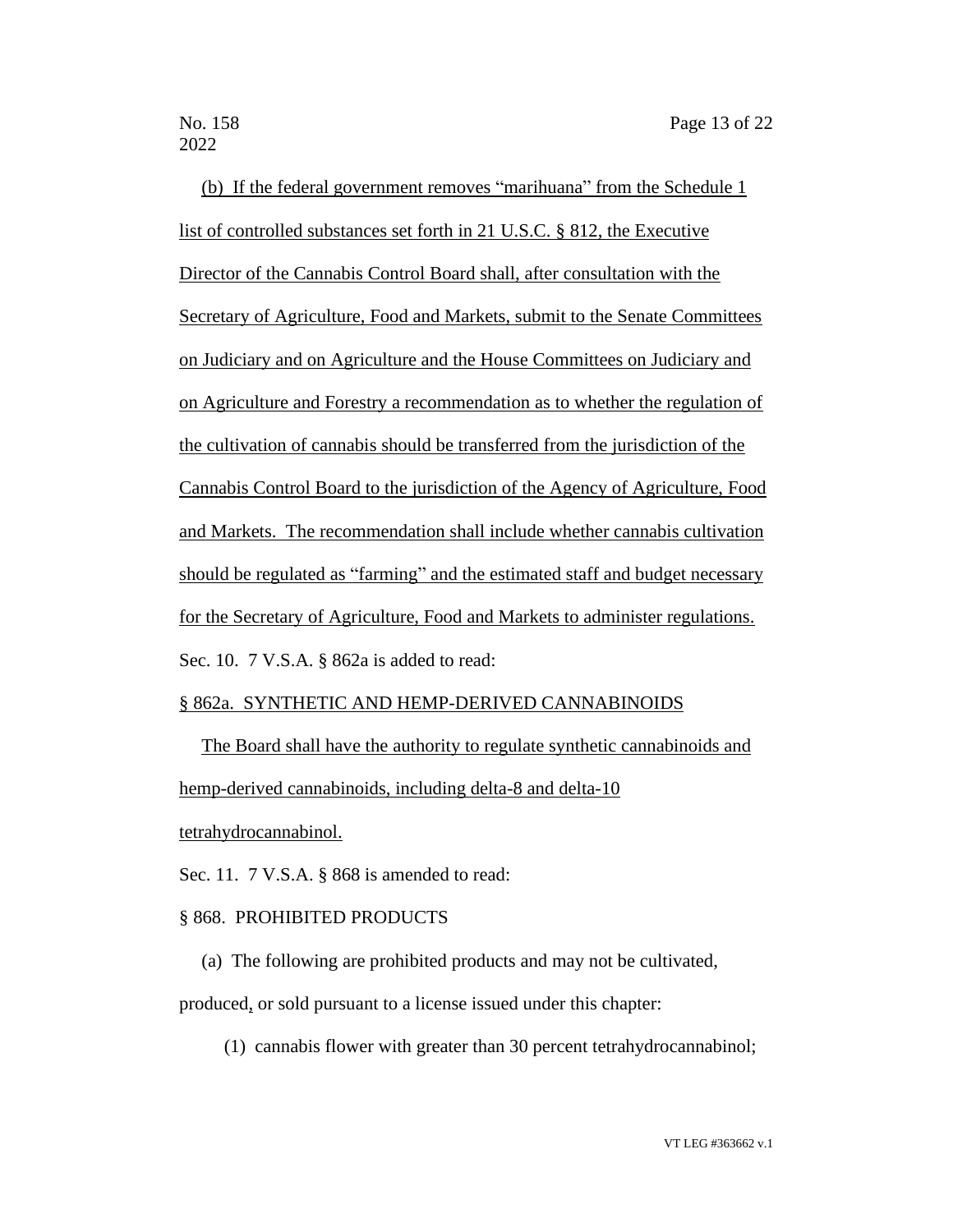(2) solid concentrate cannabis products with greater than 60 percent tetrahydrocannabinol;

(3) oil cannabis products except for those that are sold prepackaged for use with battery-powered devices;

(4) flavored oil cannabis products sold prepackaged for use with batterypowered devices and any cannabis flower that contains characterizing flavor that is not naturally occurring in the cannabis;

(5)(3) cannabis products that contain delta-9 tetrahydrocannabinol and nicotine or alcoholic beverages; and

 $(6)(4)$  any cannabis, cannabis products, or packaging of such items that are designed to make the product more appealing to persons under 21 years of age.

(b)(1) Except as provided by subdivision (2) of this subsection, solid and liquid concentrate cannabis products with greater than 60 percent tetrahydrocannabinol may be produced by a licensee and sold to another licensee in accordance with subchapter 3 of this chapter but shall not be sold to the public by a licensed retailer or integrated licensee.

(2) Liquid concentrate cannabis products with greater than 60 percent tetrahydrocannabinol that are prepackaged for use with battery-powered devices shall be permitted to be sold to the public by a licensed retailer or integrated licensee.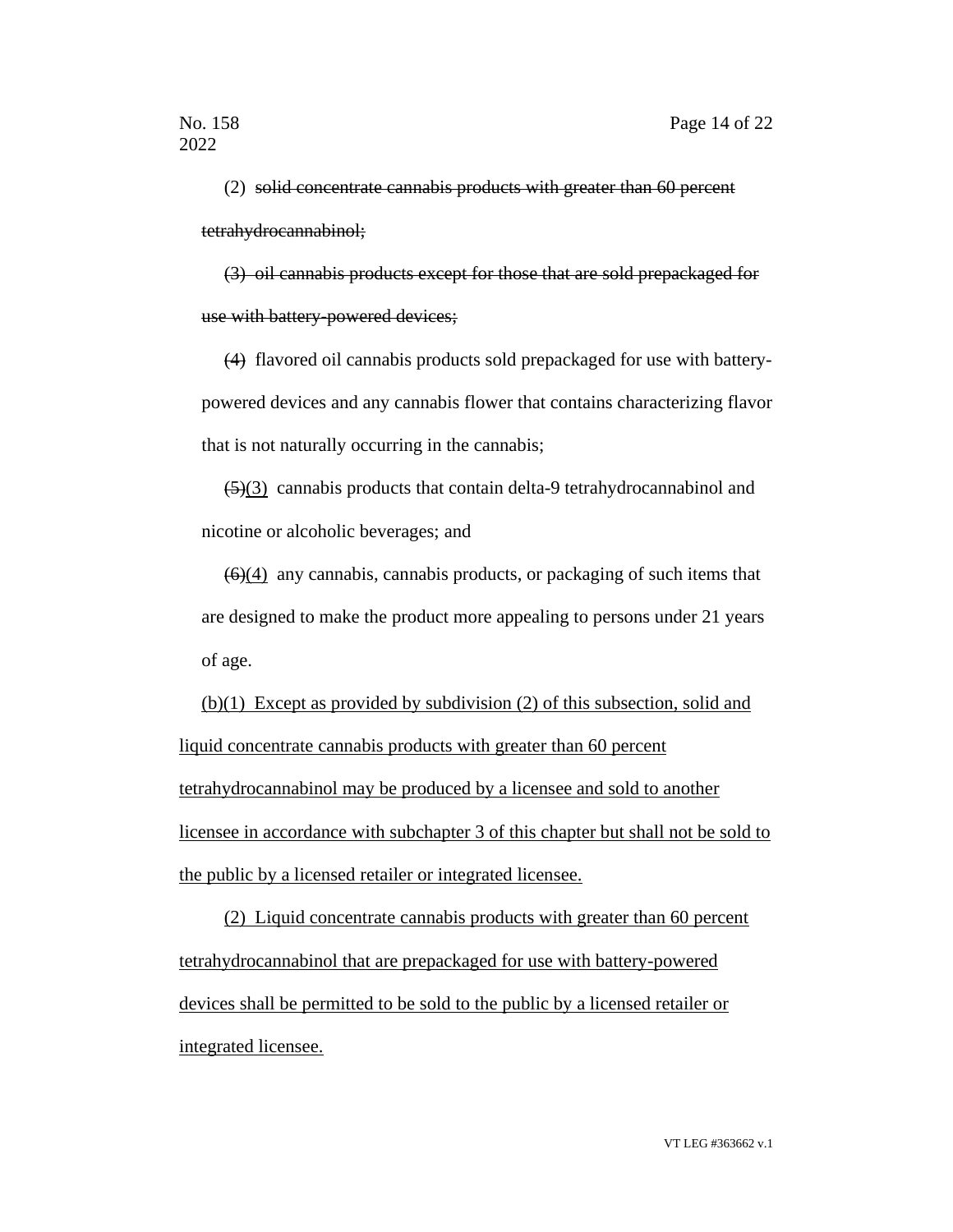Sec. 12. 7 V.S.A. § 881 is amended to read:

#### § 881. RULEMAKING; CANNABIS ESTABLISHMENTS

(a) The Board shall adopt rules to implement and administer this chapter in accordance with subdivisions  $(1)$ – $(7)$  of this subsection.

(1) Rules concerning any cannabis establishment shall include:

\* \* \*

(I) regulation of additives to cannabis and cannabis products,

including those cannabidiol derived from hemp and substances that are toxic or designed to make the product more addictive, more appealing to persons under 21 years of age, or to mislead consumers;

\* \* \*

(3) Rules concerning product manufacturers shall include:

(A) requirements that a single package of a cannabis product shall

not contain more than 50 milligrams of THC, except in the case of:

(i) cannabis products that are not consumable, including topical

preparations; and

- (ii) solid concentrates, oils, and tinctures; and
- (iii) cannabis products sold to a dispensary pursuant to 18 V.S.A.

chapter 86 and regulations issued pursuant to that chapter;

\* \* \*

(5) Rules concerning retailers shall include:

\* \* \*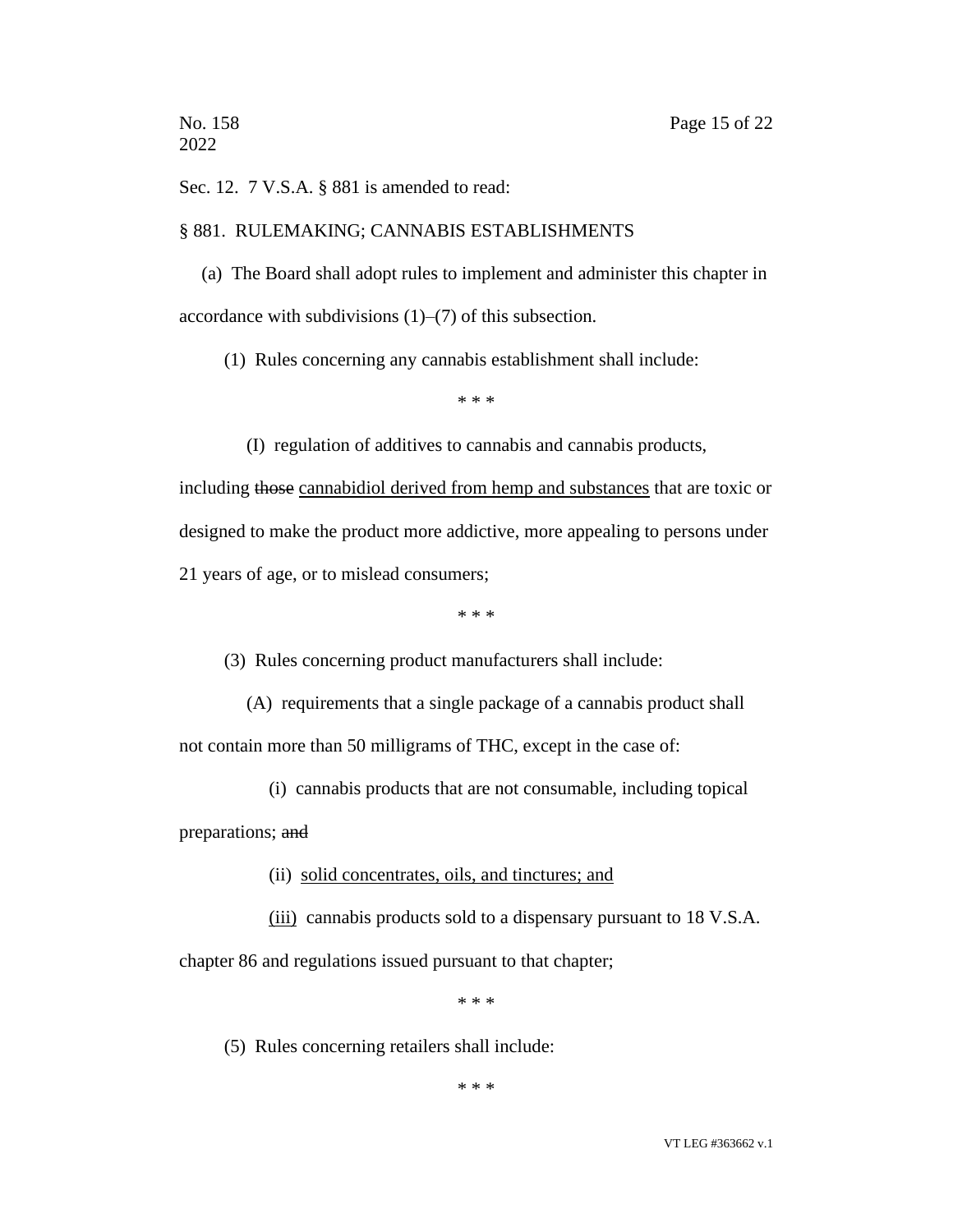(C) requirements that if the retailer sells hemp or hemp products, the hemp and hemp products are clearly labeled as such and displayed separately from cannabis and cannabis products;

(D) requirements for opaque, child-resistant packaging of cannabis and cannabis products and child-deterrent packaging for cannabis at point of sale to customer; and

\* \* \*

Sec. 13. 7 V.S.A. § 883 is amended to read:

## § 883. CRIMINAL BACKGROUND RECORD CHECKS; APPLICANTS

(a) The Board shall obtain from the Vermont Crime Information Center a copy of a license applicant's fingerprint-based Vermont criminal history records, out-of-state criminal history records, and criminal history records from the Federal Bureau of Investigation for each license applicant, principal of an applicant, and person who controls an applicant who is a natural person.

(b) The Board shall adopt rules that set forth standards for determining whether an applicant should be denied a cannabis establishment license because of his or her criminal history record based on factors that demonstrate whether the applicant presently poses a threat to public safety or the proper functioning of the regulated market. Nonviolent drug offenses shall not automatically disqualify an applicant.

(c) Notwithstanding subsection (a) of this section, the Board may accept third-party criminal background checks submitted by an applicant for a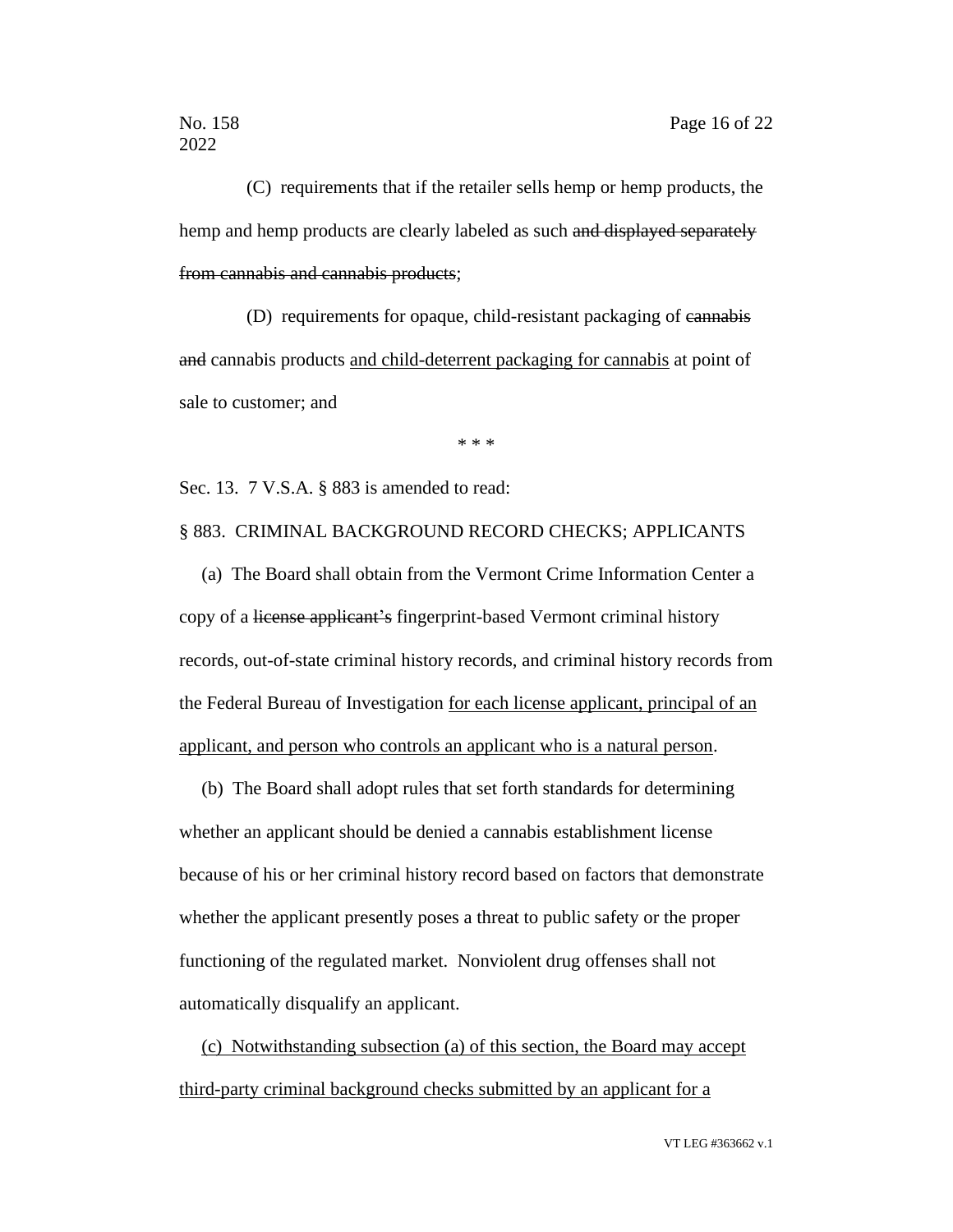cannabis establishment license or renewal in lieu of obtaining the records from the Vermont Crime Information Center a copy of the person's Vermont fingerprint-based criminal history records, out-of-state criminal history records, and criminal history records from the Federal Bureau of Investigation. Any such third-party background check shall:

(1) be conducted by a third-party consumer reporting agency or background screening company that is in compliance with the federal Fair Credit Reporting Act; and

(2) include a multistate and multi-jurisdiction criminal record locator. Sec. 14. 7 V.S.A. § 884 is amended to read:

#### § 884. CANNABIS ESTABLISHMENT IDENTIFICATION CARD

(a) Every owner, principal, and employee of a cannabis establishment shall obtain an identification card issued by the Board. A person may apply for an identification card prior to obtaining employment with a licensee. An employee identification card shall authorize the person to work for any licensee.

(b)(1)(A) Prior to issuing the identification card to an owner or principal of a cannabis establishment, the Board shall obtain from the Vermont Crime Information Center a copy of the person's Vermont fingerprint-based criminal history records, out-of-state criminal history records, and criminal history records from the Federal Bureau of Investigation.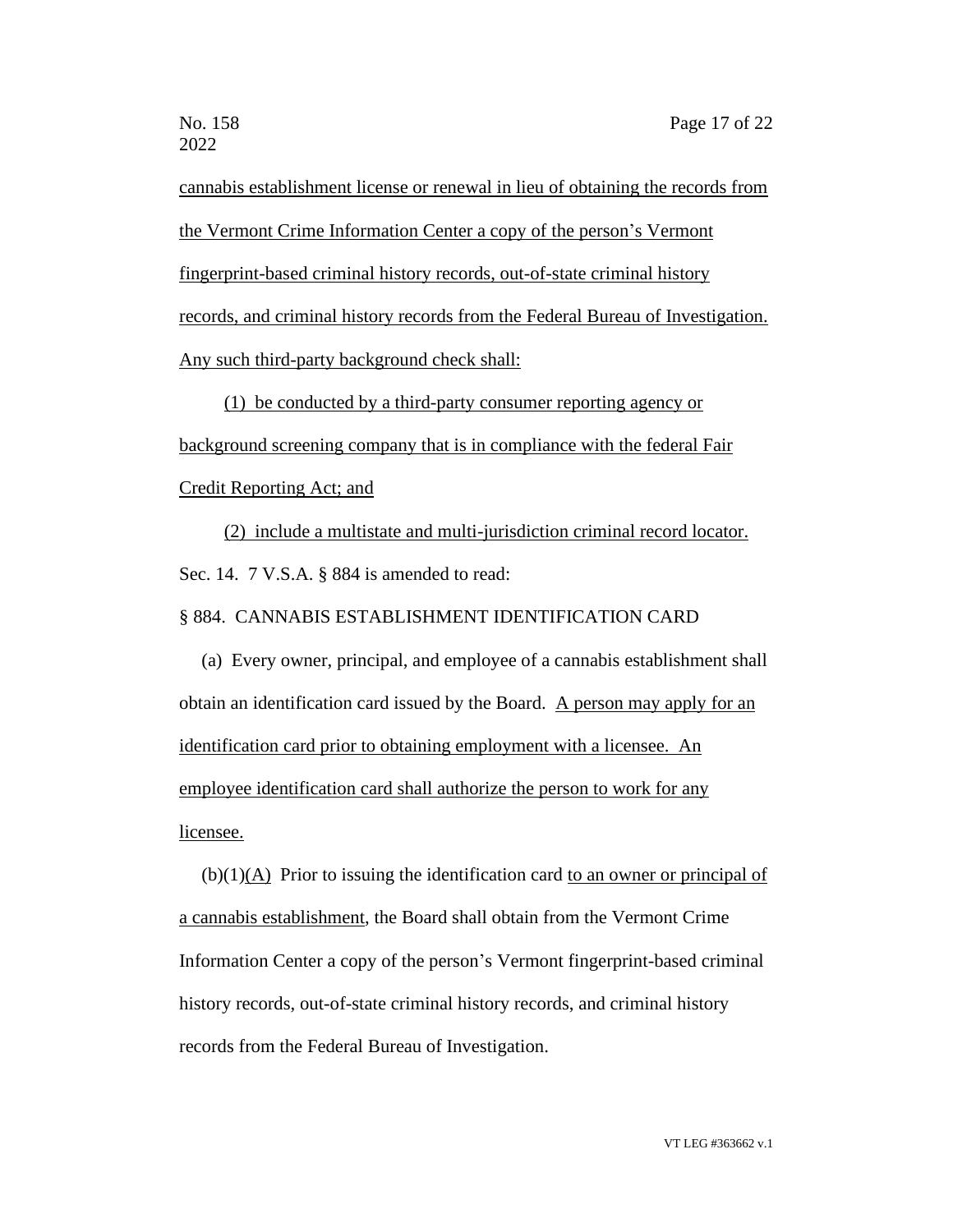(B) Prior to issuing the identification card to an employee of a cannabis establishment, the Board shall obtain a copy of a fingerprint-based identity history summary record from the Federal Bureau of Investigation.

(2) The Board shall adopt rules that set forth standards for determining whether a person should be denied a cannabis establishment identification card because of his or her criminal history record based on factors that demonstrate whether the applicant presently poses a threat to public safety or the proper functioning of the regulated market. Nonviolent drug offenses shall not automatically disqualify an applicant.

(c) Once an identification card application has been submitted, a person may serve as an employee of a cannabis establishment pending the background check, provided the person is supervised in his or her duties by someone who is a cardholder. The Board shall issue a temporary permit to the person for this purpose, which shall expire upon the issuance of the identification card or disqualification of the person in accordance with this section.

(d) An identification card shall expire one year after its issuance or, in the case of owners and principals, upon the expiration of the cannabis establishment's license, whichever occurs first.

Sec. 15. 7 V.S.A. § 901(d)(3) is amended to read:

 $(3)(A)$  Except as provided in subdivisions subdivisions (B) and (C) of this subdivision (3), an applicant and its affiliates may obtain a maximum of one type of each type of license as provided in subdivisions  $(1)(A)$ –(E) of this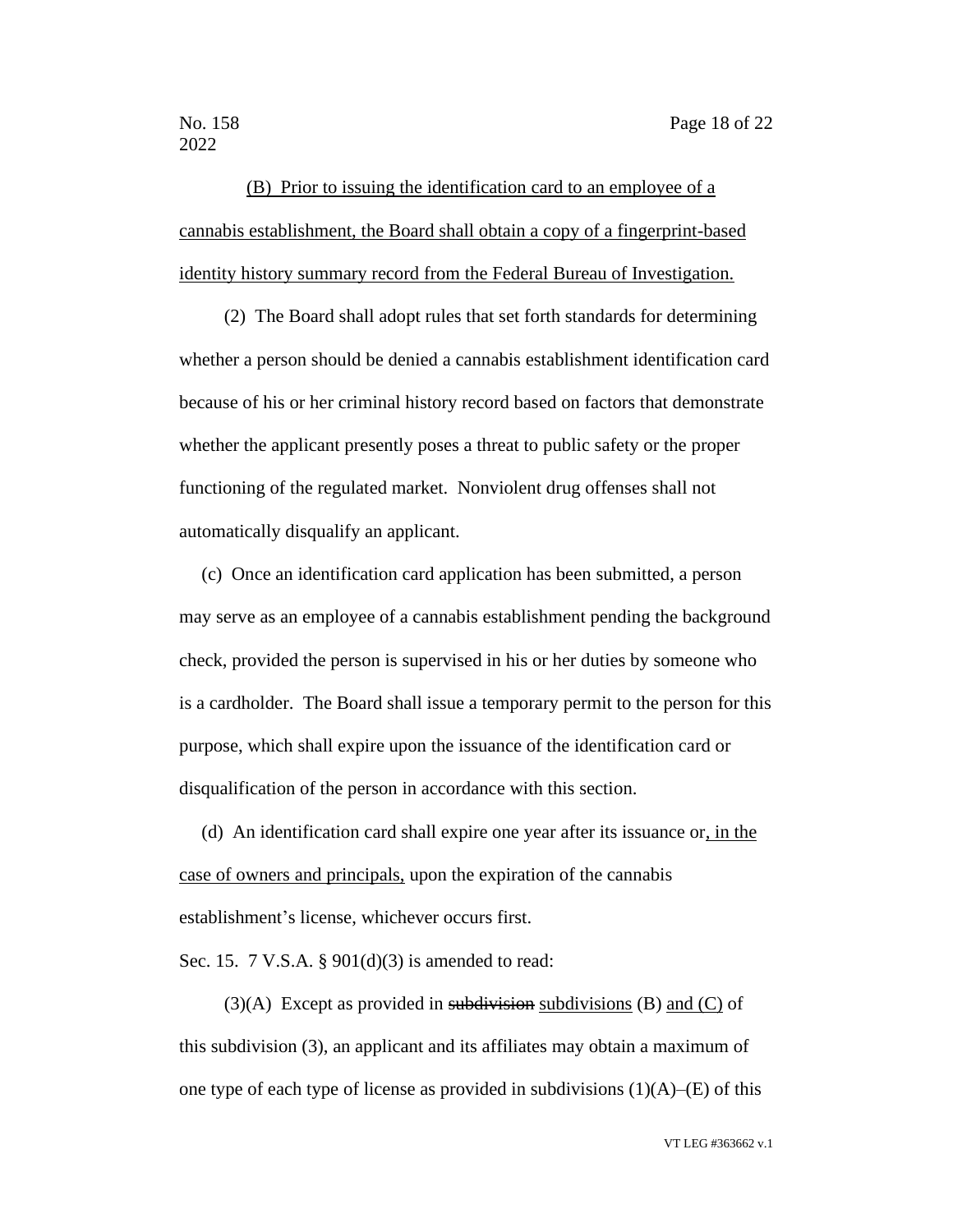subsection (d). Each license shall permit only one location of the establishment.

(B) An applicant and its affiliates that are control a dispensary registered pursuant to 18 V.S.A. chapter 86 on April 1, 2022 may obtain one integrated license provided in subdivision  $(1)(F)$  of this subsection (d) or a maximum of one of each type of license provided in subdivisions  $(1)(A)$ – $(E)$ of this subsection (d). An integrated licensee may not hold a separate cultivator, wholesaler, product manufacturer, retailer, or testing laboratory license, and no applicant or its affiliates that control a dispensary shall hold more than one integrated license. An integrated license shall permit only one location for each of the types of activities permitted by the license: cultivation, wholesale operations, product manufacturing, retail sales, and testing.

(C) An applicant and its affiliates may obtain multiple testing laboratory licenses.

Sec. 16. PURPOSE; LEGISLATIVE INTENT

The purpose of the amendment to 7 V.S.A.  $\S$  901(d)(3)(B) in Sec. 7 of this act is solely to make the language consistent with the defined terms used throughout 7 V.S.A. chapter 33. The amendment should not be construed to alter the meaning of the provision as it was originally enacted in 2019 Acts and Resolves No. 164, Sec. 7.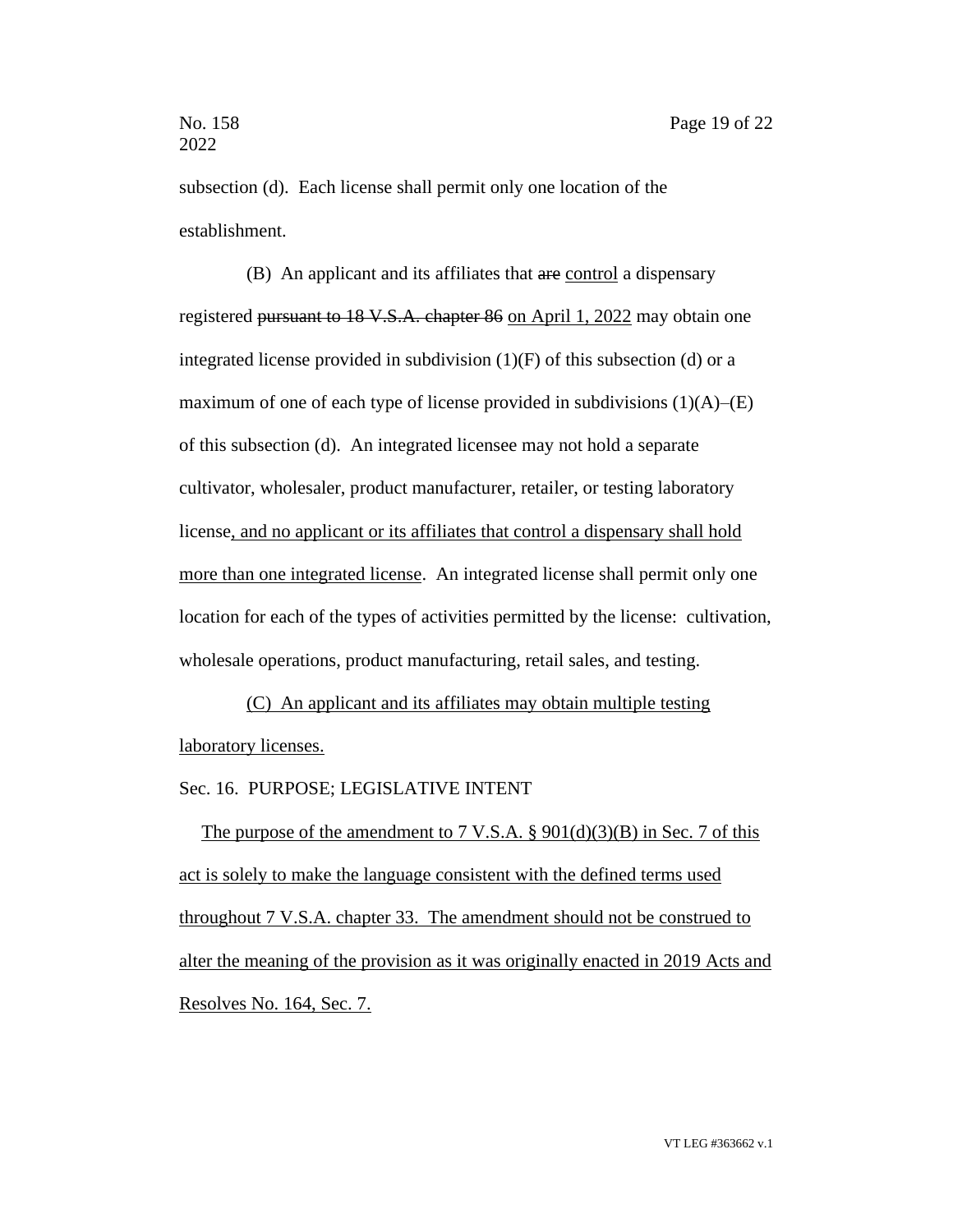Sec. 17. 7 V.S.A. § 907 is amended to read:

## § 907. RETAILER LICENSE

(a) A retailer licensed under this chapter may:

(1) purchase cannabis from a licensed cultivator, wholesaler, or

integrated licensee, and cannabis products from a licensed wholesaler, product manufacturer, integrated licensee, and dispensary; and

(2) transport, possess, package, and sell cannabis and cannabis products to the public for consumption off the registered premises.

\* \* \*

(e) Internet ordering and delivery Delivery of cannabis to customers are is prohibited.

Sec. 18. 7 V.S.A. § 909(c) is added to read:

(c) An integrated licensee shall comply with the provisions of subsection 908(f) of this title and have its cannabis or cannabis products tested by an independent licensed testing laboratory.

Sec. 19. 7 V.S.A. § 910(8) is amended to read:

(8) Products. Retailers and integrated licensees Cannabis establishments licensed by the Board shall be assessed an annual product licensing fee of \$50.00 for every type of cannabis and cannabis product that is sold in accordance with this chapter.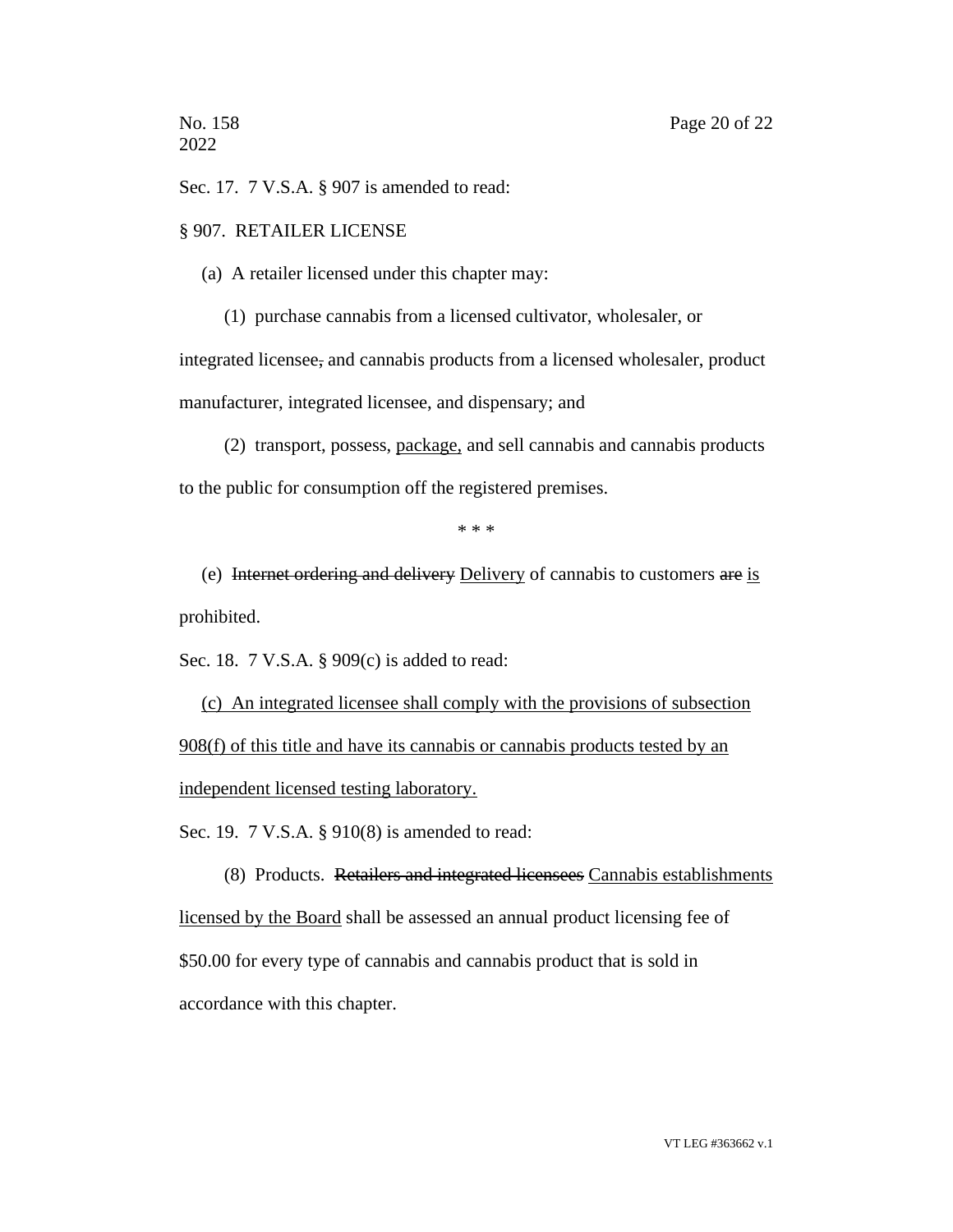#### Sec. 20. 18 V.S.A. § 4230h is amended to read:

#### § 4230h. CHEMICAL EXTRACTION VIA BUTANE OR HEXANE

#### PROHIBITED

(a) No person shall manufacture concentrated cannabis by chemical extraction or chemical synthesis using butane or hexane unless authorized as a dispensary pursuant to a registration issued by the Department of Public Safety pursuant to chapter 86 of this title.

\* \* \*

Sec. 21. 2019 Acts and Resolves No. 164, Sec. 8(a)(1) is amended to read:

(a)(1) The cannabis plant, cannabis product, and useable cannabis possession limits for a registered dispensary set forth in 18 V.S.A. chapter 86 shall no longer apply on and after February 1, 2022. A dispensary shall be permitted to cultivate cannabis and manufacture cannabis products for the purpose of transferring or selling such products to an integrated licensee on or after April 1, 2022 until October 1, 2022 and engaging in the activities permitted by 7 V.S.A. chapter 33.

Sec. 22. CANNABIS CONTROL BOARD; REPORT CANNABIS

#### **CONCENTRATES**

On or before December 1, 2022, the Cannabis Control Board shall report to the General Assembly with a summary of the regulated market share for solid concentrates above 60% THC and the status of the illicit market for those products in other states with a regulated adult-use cannabis market.